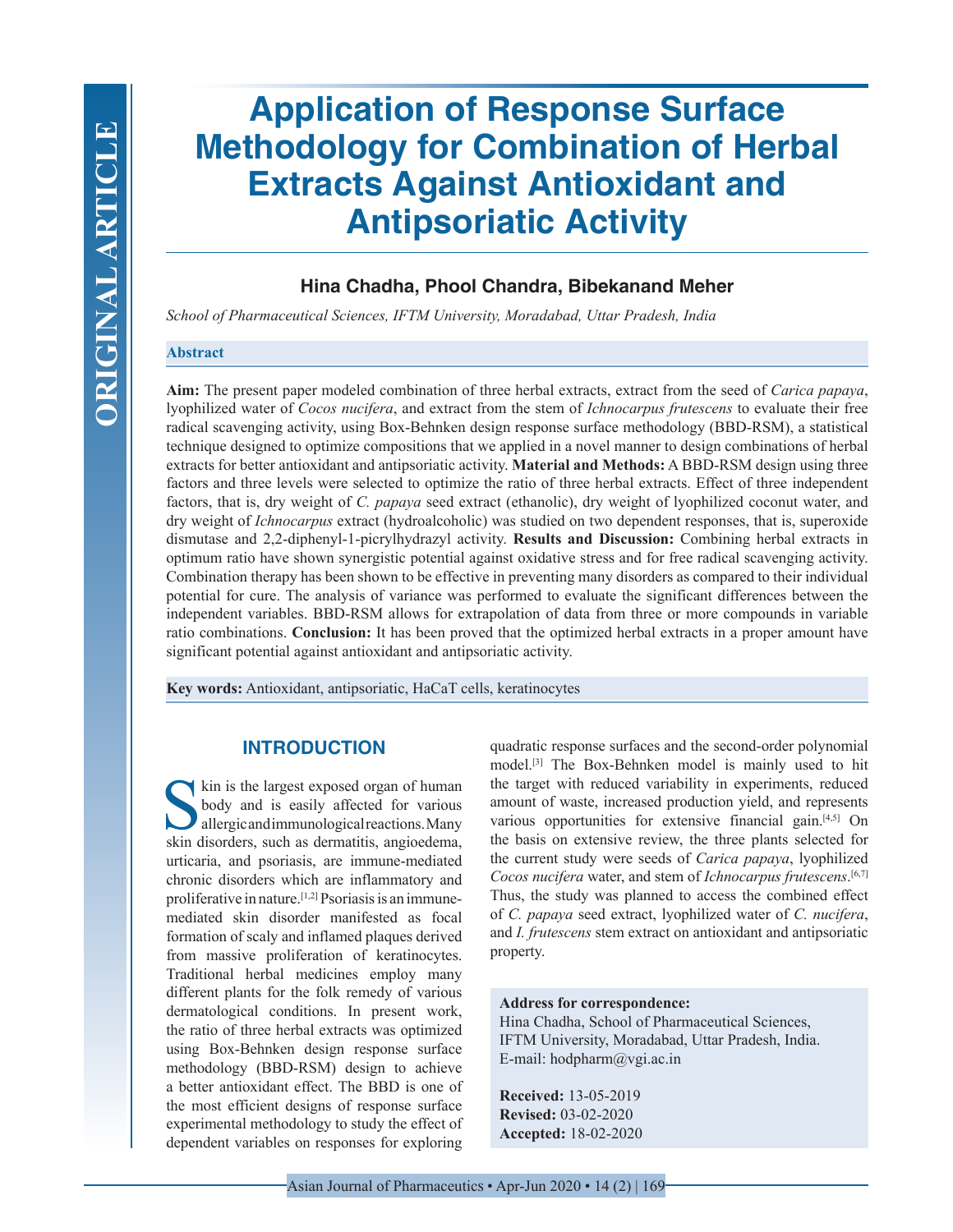# **MATERIAL AND METHODS**

# **Chemicals**

All the chemicals and solvents were purchased from CDS, New Delhi, India. Superoxide dismutase (SOD) assay kit (Cat #19160) and lipopolysaccharides were obtained from Sigma-Aldrich. Dulbecco's Modified Eagle's Medium was purchased from Gibco, Invitrogen BioServices India Pvt. Ltd., Bengaluru, India. 3-(4,5-Dimethylthiazol-2-yl)-2,5-diphenyltetrazolium bromide was procured from Sigma-Aldrich, New Delhi, India. Sterile double-distilled water was used throughout the experiment. HaCaT cells were arranged from the Central Drug Research Institute (CDRI), Lucknow, India.

#### **Plant materials and preparation of extracts**

The plants were collected from Sikandrabad and Dadri region of Uttar Pradesh, India. These plants were morphologically evaluated and authenticated by the National Institute of Science Communication and Information Resources located at New Delhi. To prepare ethanolic extract of seeds of *C. papaya* air and shade dried, *C. papaya* seeds were macerated. Twenty grams of powdered seeds were accurately weighed which was soaked in 100 mL ethanol for 5 days in closed container at room temperature with occasional shaking. The extract was then strained and the process was repeated for twice with fresh solvent. The last residue of extract was pressed out of the plant particles using a mechanical press and filtered with Whatman filter paper 42.[8] The filtered ethanol extract was then concentrated under vacuum and evaporated to dryness at 45°C. The extract solution was then stored in the refrigerator. The processing of freeze-drying of *C. nucifera* water was done by temperature and time variation with the temperature programming with SPC freeze dryer model. Processing was done by prefreezing at −20°C for 4 h with first drying step at −20°C for 4 h, second drying step at −10°C for 7 h, and third drying step at 0°C for 6 h followed by heat up to 30°C. Extracts of *I. frutescens* stem were obtained by successive soxhletion. Plant stem was dried and chopped into powder, thoroughly rinsed in deionized water for a few hours and oven-dried at 45°C for 3 days to obtain a constant weight. The dried plant material was then blended into fine powder. Fifty grams of this powder were weighed and extracted with 250 ml of 70% ethanol using Soxhlet extractor. This extraction procedure was done for 24 h for each solvent type.

## **Optimization of ratios of herbal extracts by BBD-RSM**

#### *BBD for optimization of ratios of herbal extracts*

Design-Expert® software version 11.0.4.0 was used to develop and study the influence of three independent parameters, namely, dry weight of *C. papaya* seed extract, dry weight of lyophilized coconut water, and dry weight of *Ichnocarpus* extract on two dependent variables, namely, SOD and 2,2-diphenyl-1-picrylhydrazyl (DPPH).<sup>[9]</sup> The independent factors and the dependent variables are listed in Table 1.

The Box-Behnken three factors and three levels complete design consisted of 17 experimental runs with five central points and were performed in triplicate. The design of experiment (DOE) was applied to maximize the efficiency of these extracts to minimize number of trials and to explore the quadratic response surfaces. The polynomial equation which was generated by the experimental design is as follows:

$$
Y\hspace{-8pt}=\hspace{-1pt} b_0^{}+b_1^{}X_1^{}+b_2^{}X_2^{}+b_3^{}X_3^{}+b_{12}^{}X_1^{}X_2^{}+b_{13}^{}X_1^{}X_3^{}+b_{23}^{}X_2^{}X_3^{}+b_{11}^{}X_1^{}^2+b_{22}^{}X_2^2^{}+b_{33}^{}X_3^{}^3
$$

Where Y is the independent variable,  $b_0$  is the intercept, and  $b_1$ ,  $b_2$ , and  $b_3$  are regression coefficients which were calculated from the experimental values of independent variables and dependent variables. Analysis of variance (ANOVA) identifies the significant independent factors which may affect the dependent factors and fitness of model.<sup>[10]</sup> All the batches of various herbals were evaluated statistically  $(P < 0.05)$ .

#### **Assessment of antioxidant activity**

All the developed runs were assessed for their antioxidant activity by SOD and DPPH methods.

# *SOD enzymatic assay*

The antioxidant activity of the superoxide radicals was assessed by the SOD enzymatic assay. It was evaluated using water-soluble tetrazolium-1 reagent, an indicator dye; superoxide radicals were produced by the xanthine-xanthine oxidase (0.25 U) reaction. The hydrogen peroxide was used in the assay which was 2 μM concentration, which is considered to be relevant at physiological level.<sup>[11]</sup>

| Table 1: Level of variables in Box-Behnken design                              |   |                                     |     |  |  |  |  |  |
|--------------------------------------------------------------------------------|---|-------------------------------------|-----|--|--|--|--|--|
| Independent<br>variables                                                       |   | Low $(-1)$ Medium $(0)$ High $(+1)$ |     |  |  |  |  |  |
| X <sub>1</sub> -Dry weight of<br>Carica papaya seed<br>(ethanolic extract) (g) | 5 | З                                   | 1   |  |  |  |  |  |
| X <sub>2</sub> -Dry weight of<br>lyophilized coconut<br>water $(q)$            | 1 | 0.75                                | 0.5 |  |  |  |  |  |
| $X_{\alpha}$ -Dry weight of<br>Ichnocarpus extract<br>(g)                      | 5 | 3                                   | 1   |  |  |  |  |  |
| Dependent variables                                                            |   | Constraints                         |     |  |  |  |  |  |
| $R,$ -SOD $(%)$                                                                |   | Maximum                             |     |  |  |  |  |  |
| $R_{\circ}$ -DPPH $(\%)$                                                       |   | Maximum                             |     |  |  |  |  |  |

SOD: Superoxide dismutase, DPPH: 2,2-diphenyl-1-picrylhydrazyl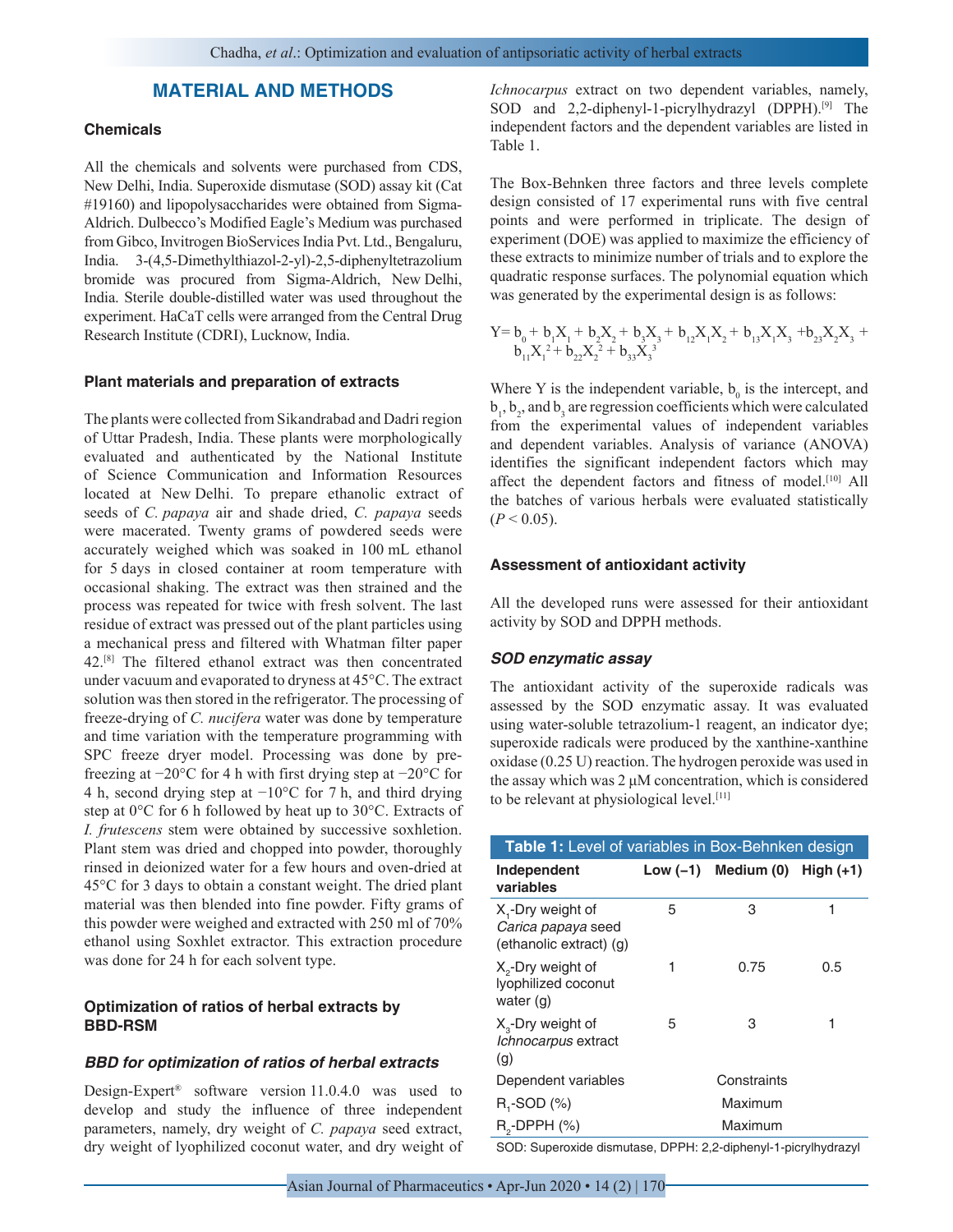#### *DPPH assay*

Extracts (as per designed runs) were taken in separate test tubes. The volume of each test tube was kept constant to 100 μL using methanol. Five milliliters of 0.1 mM methanolic solution of DPPH were then added to each test tubes and shaken vigorously. The test tubes were allowed to stand for 25 min at 25°C. The control was also prepared without extract and methanol was used for the baseline correction. Changes in the absorbance of each sample were measured at a wavelength of 517 nm. The combined concentration of extract essential to decrease the initial concentration of DPPH by 50% (IC<sub>50</sub>) was estimated.<sup>[12]</sup>

#### **Antipsoriatic activity**

#### *Cell culture of HaCaT human keratinocytes*

HaCaT human keratinocyte cell line was obtained from CDRI, Lucknow, India and cells were cultured in a flask having culture medium in  $5\%$  CO<sub>2</sub> at  $37^{\circ}$ C. At  $70-80\%$  cell confluency, these culture media were aspirated out and these cells were washed twice with calcium and magnesium free phosphate buffer saline.

#### *Evaluation of antipsoriatic activity of extracts*

The antipsoriatic activity of optimized extracts ratio was evaluated by an *in vitro* method using cultured HaCaT cell line and viability of cells was determined by the sulforhodamine B (SRB) assay. HaCaT cell lines were seeded in 96 well microtiter plates at a density of 10,000 cells per well and incubated at 37°C for 24h. Control cells were also cultured in a fresh medium containing no extract. Acitretin and methotrexate anticancer drugs were used as positive controls. HaCaT Cell lines were treated in triplicate with eight concentrations of each of methotrexate ranging from 0 to 60μM, acitretin ranging from 0 to 100μM, and optimized ratio of herbal extract ranging from 0 to 1000μg/mL. SRB colorimetric assay was performed to evaluate the cell viability.<sup>[13,14]</sup> The cells were incubated for 24 h and then fixed with 100μL of cold 10% (w/v) trichloroacetic acid at  $4^{\circ}$ C for 1h. These plates having fixed cells were washed 4 times and after drying stained with 100μL of 0.057% (w/v) sulforhodamine dissolved in 1% acetic acid for 30min. These plates were finally rinsed 3 times with  $1\%$  (v/v) acetic acid to remove the free dye. The protein-bound dye was then solubilized with 250μL of 10mM Tris base solution at pH 10. The absorbance was measured at 510 nm using a microplate reader. The growth inhibition percent was calculated using the following equation. $[15,16]$ 

% Cell grwoth =  $\frac{\text{Mean OD of sample} - \text{Mean OD at 0 day}}{\text{Mean OD of control} - \text{Mean OD at 0 day}}$ -  $\frac{- \text{Mean OD at } 0 \text{ day}}{- \text{Mean OD at } 0 \text{ day}} \times 100$ 

% Growth inhibition =  $100 - %$  cell growth.

# **RESULTS**

#### **Model fitting and experimental design**

A total 17 runs with five central points, three levels, and three factors were designed using three independent variables which were dry weight of *C. papaya* seed extract, dry weight of lyophilized water, and dry weight of *Ichnocarpus* extract to study their effect on two dependent variables which were SOD and DPPH.<sup>[17,18]</sup> The replication of central point reflects the result of experimental error. Except the three independent variables, all other process parameters were maintained constant. A total of 17 runs as mentioned in Table 2 were formulated as a gel and analyzed for their response on SOD and DPPH. Response results of all the runs are listed in Table 2. Fitting of model was done with sequential model sum of squares and by model summary statistics.

It was observed that within linear models, interactive models, and quadratic models for SOD scavenging activity and for DPPH scavenging activity, the quadratic model was found to be significant with  $P < 0.01$ .

The polynomial quadratic equation based on the analysis of Design-Expert 10® was generated by the software and the quantification of the effect of independent variables on responses was done with the help of this equation.

$$
R_1 = 18.062 - 1.56 \times X_1 + 81 \times X_2 + 1.12 \times X_3 + 9.5 \times X_1.X_2 + 1.06 \times X_1.X_3 - 3.0 \times X_2.X_3 - 0.93 \times (X_1)^2 - 64 \times (X_2)^2 - 0.25(X_3)^2
$$

$$
R_2 = 85.87 - 8.5 \times X_1 - 41.00 \times X_2 - 10.06 \times X_3 + 7.0 \times X_1.X_2
$$
  
+ 0.68 × X<sub>1</sub>.X<sub>3</sub> - 3.0 × X<sub>2</sub>.X<sub>3</sub> - 2.3 × (X<sub>1</sub>)<sup>2</sup> - 0.68 × (X<sub>2</sub>)<sup>2</sup>  
+ 3.38(X<sub>3</sub>)<sup>2</sup>

The results obtained were further analyzed using ANOVA available in the Design-Expert software and the model was considered to be significant with F value of 12.81 and 14.88, respectively, for  $R_1$  (SOD) and  $R_2$  (DPPH). The Graphs obtained for the response SOD scavenging activity and DPPH scavenging activity are depicted in Figure 1.

The response surface contours graphs and three-dimensional graphs were also constructed using the software. These graphs were used to analyze the interaction of all independent variables on both responses by placing one of the variables at constant level.

#### **Numerical optimization**

Numerical optimizations of the ratios of herbal extracts were performed by Design-Expert 11*®* software and both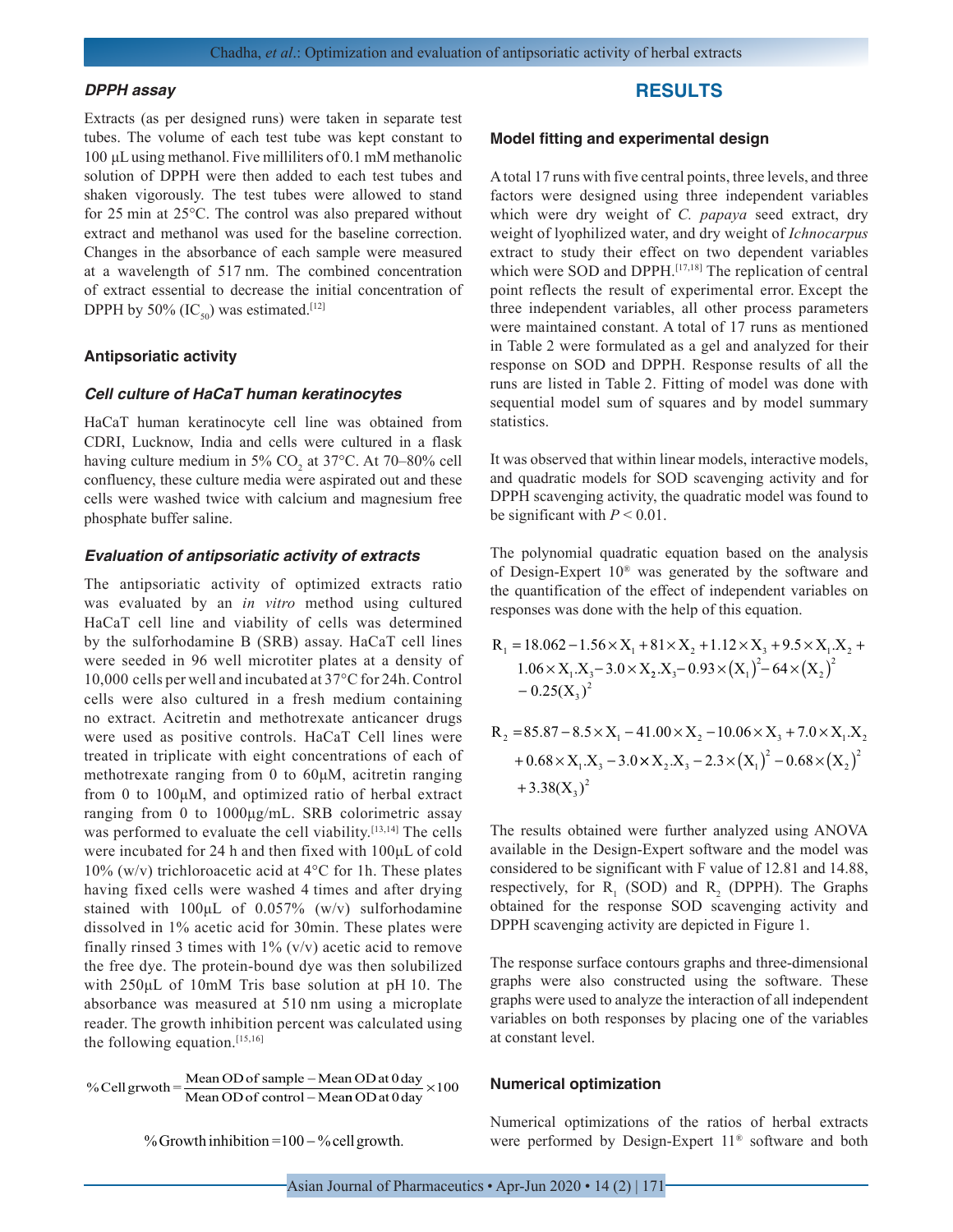| Table 2: Response results of all dependent variable |     |                                                        |                                             |                                                           |                                       |                                        |  |  |
|-----------------------------------------------------|-----|--------------------------------------------------------|---------------------------------------------|-----------------------------------------------------------|---------------------------------------|----------------------------------------|--|--|
| Std.                                                | Run | Factor 1                                               | Factor 2                                    | Factor 3                                                  | Response 1 $(R_1)$                    | Response 2 (R <sub>2</sub> )           |  |  |
|                                                     |     | X <sub>1</sub> : Dry weight<br>of Carica<br>papaya (g) | $X_2$ : Lyophilized<br>coconut<br>water (g) | $X3$ : Dry weight<br>of <i>Ichnocarpus</i><br>extract (g) | <b>SOD scavenging</b><br>activity (%) | <b>DDPH</b> scavenging<br>activity (%) |  |  |
| 15                                                  | 1   | 3                                                      | 0.75                                        | 3                                                         | 55                                    | 51                                     |  |  |
| 8                                                   | 2   | 5                                                      | 0.75                                        | 5                                                         | 62                                    | 67                                     |  |  |
| 16                                                  | 3   | 3                                                      | 0.75                                        | 3                                                         | 55                                    | 51                                     |  |  |
| 4                                                   | 4   | 5                                                      |                                             | 3                                                         | 61                                    | 63                                     |  |  |
| 12                                                  | 5   | 3                                                      |                                             | 5                                                         | 49                                    | 62                                     |  |  |
| 5                                                   | 6   | 1                                                      | 0.75                                        |                                                           | 47                                    | 52                                     |  |  |
| 10                                                  | 7   | 3                                                      |                                             |                                                           | 49                                    | 53                                     |  |  |
| $\overline{2}$                                      | 8   | 5                                                      | 0.5                                         | 3                                                         | 45                                    | 51                                     |  |  |
| 7                                                   | 9   |                                                        | 0.75                                        | 5                                                         | 40                                    | 49                                     |  |  |
| 17                                                  | 10  | 3                                                      | 0.75                                        | 3                                                         | 55                                    | 51                                     |  |  |
| 13                                                  | 11  | 3                                                      | 0.75                                        | 3                                                         | 55                                    | 51                                     |  |  |
| 11                                                  | 12  | 3                                                      | 0.5                                         | 5                                                         | 54                                    | 52                                     |  |  |
| 6                                                   | 13  | 5                                                      | 0.75                                        |                                                           | 52                                    | 59                                     |  |  |
| 3                                                   | 14  | 1                                                      | 1                                           | 3                                                         | 40                                    | 50                                     |  |  |
| 14                                                  | 15  | 3                                                      | 0.75                                        | 3                                                         | 55                                    | 51                                     |  |  |
| 9                                                   | 16  | 3                                                      | 0.5                                         |                                                           | 48                                    | 53                                     |  |  |
|                                                     | 17  |                                                        | 0.5                                         | 3                                                         | 43                                    | 52                                     |  |  |

Chadha, *et al*.: Optimization and evaluation of antipsoriatic activity of herbal extracts

SOD: Superoxide dismutase, DPPH: 2,2-diphenyl-1-picrylhydrazyl



Figure 1: Response surface three-dimensional (3D) graph for superoxide dismutase (R<sub>1</sub>) and 2,2-diphenyl-1-picrylhydrazyl (R<sub>2</sub>), \*(A) response surface 3D plot showing the effect of dry weight of *Carica papaya* seed extract and dry weight of lyophilized coconut water on R<sub>1</sub>, (B) response surface 3D plot showing the effect of dry weight of lyophilized coconut water and dry weight of *Ichnocarpus* extract on R<sub>1</sub>, (C) response surface 3D plot showing the effect of dry weight of *C. papaya* seed extract and dry weight of *Ichnocarpus* extract on R<sub>2</sub>, (D) response surface 3D plot showing effect of dry weight of lyophilized coconut water and dry weight of *Ichnocarpus* extract on R<sub>2</sub>

the response variables were optimized using RSM-BBD modeling. The optimized ratio was then selected and formulated as a get with 2.23 g of dry weight of *C. papaya* extract, 0.98 g of lyophilized coconut water, and 2.9 g of dry weight of *Ichnocarpus* extract with desirability 0.77. The optimized ratio of extracts was further evaluated for both the response that is SOD and DPPH % scavenging activity. The observed responses of these variables were again compared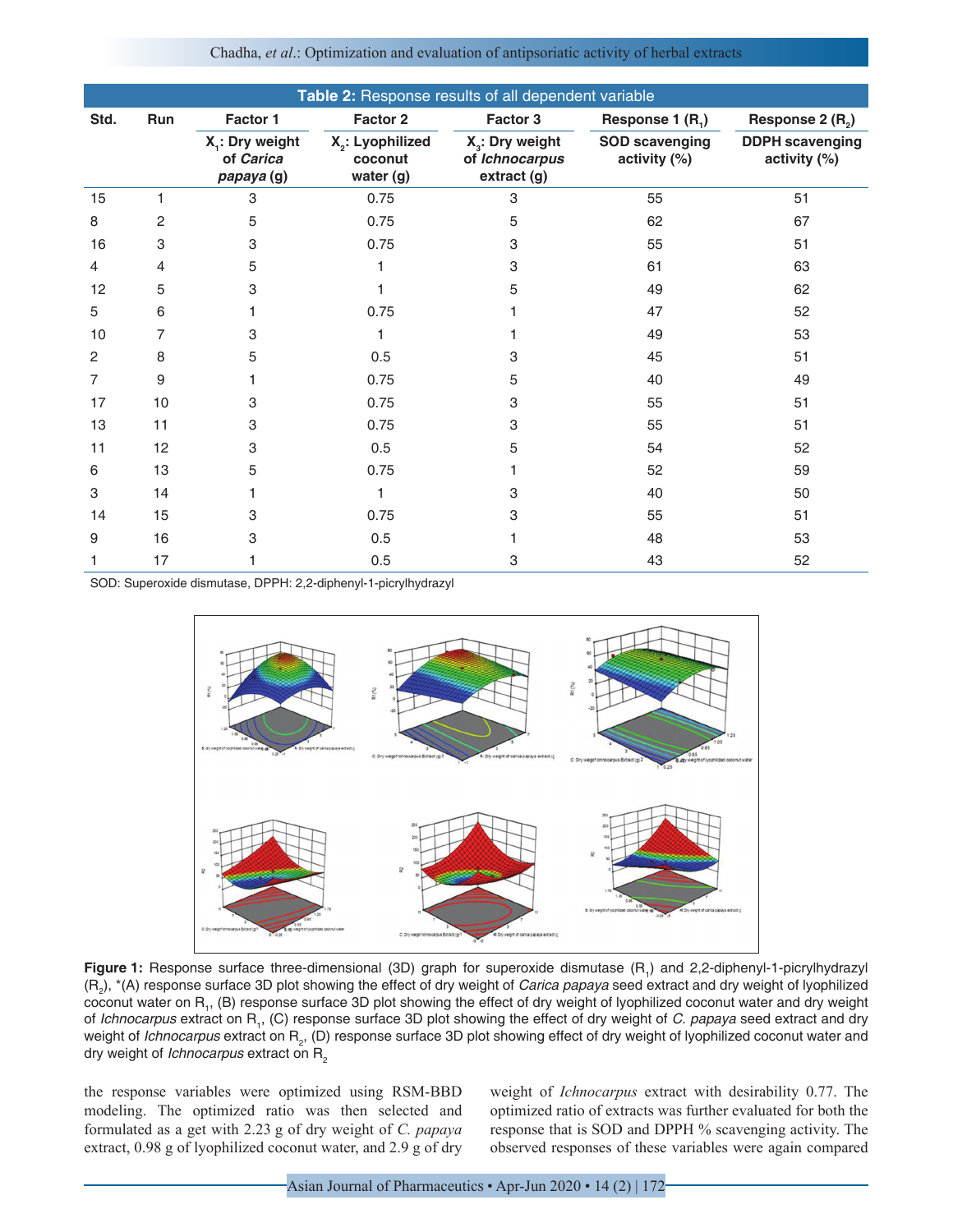

**Figure 2:** % HaCaT cell growth inhibition, \*(a) % cell growth inhibition of acitretin, (b) % cell growth inhibition of methotrexate, (c) % cell growth inhibition of optimized herbal extract

with predicted responses to calculate % error which was found to be within the range.

## **Antipsoriatic activity on HaCaT cell**

The selected ratio of all three herbal extracts was further used to evaluate antipsoriatic activity *in vitro.* HaCaT cells were treated with different concentrations of optimized batch of extract. The cells growth and its viability were evaluated by SRB assay. The results of SRB assay are depicted in Figure 2. The  $IC_{50}$  value of extract mixture was found to be  $656 \pm 45 \mu M$ . Acitretin and methotrexate drugs were used as a positive control and they undoubtedly showed effective cell growth inhibition at substantially low concentrations.

# **DISCUSSION**

Seventeen runs were developed using three different ratios of herbal extract as per BBD-RSM by Design-Expert 11*®* software. Quadratic model was found to be the best fit model among all after model fitting with software. The software predicted  $\mathbb{R}^2$  value of 0.084 and signal to noise value of 13.49 for SOD activity and  $R^2$  value of 0.955 and signal to noise ratio of 12.7 for DPPH activity. The value of  $F <$ 0.05 indicated that the model terms were significant. A good correlation was reflected between predicted and observed values with a higher value of  $\mathbb{R}^2$ .

Factors with positive values in the above generated quadratic equation indicated that the response increases with an increase in factor value and negative value indicate an inverse relationship.[19,20]

The potential of these herbal extracts with antipsoriatic activity was investigated by HaCaT cell and the findings suggested that these combinations at optimum concentration ratio have significant potential against antipsoriatic activity. Furthermore, studies required and should be performed to provide insights into an understanding of processes at molecular, biochemical, and cellular levels.[21]

# **CONCLUSION**

In this research, combination of three herbal extracts, extract from the seed of *Carica papaya*, lyophilized water of *Cocus nucifera*, and extract from the stem of *Ichnocarpus frutiscens* were optimized by applying RSM. The statistical analysis exhibited a significantly good fit for the model that could be used to navigate the experimental design space. Two different parameters for antioxidant effect i.e., SOD and DPPH were evaluated. The regression model for their preparation was found to be significant and the coefficient of determination  $(R^2)$  value of 0.084 and signal to noise value of 13.49 for SOD activity and  $(R^2)$  value of 0.955 and signal to noise ratio of 12.7 for DPPH activity respectively. Moreover, the potential antioxidant results were further screened for antipsoriatic activity on HaCat Cells. HaCat cells were treated with different concentrations of optimized batch of extract. The cells growth and its viability were evaluated by SRB assay using Acitretin and methotrexate as standards. The  $IC_{50}$  value of extract mixture was found to be  $656 \pm 45$  µM, which was significant when compared with standards. It has been observed that the optimized herbal extracts in specified ratios have significant potential against antioxidant and antipsoriatic activity. This study may provide useful tools to prepare herbal based therapy for psoriasis.